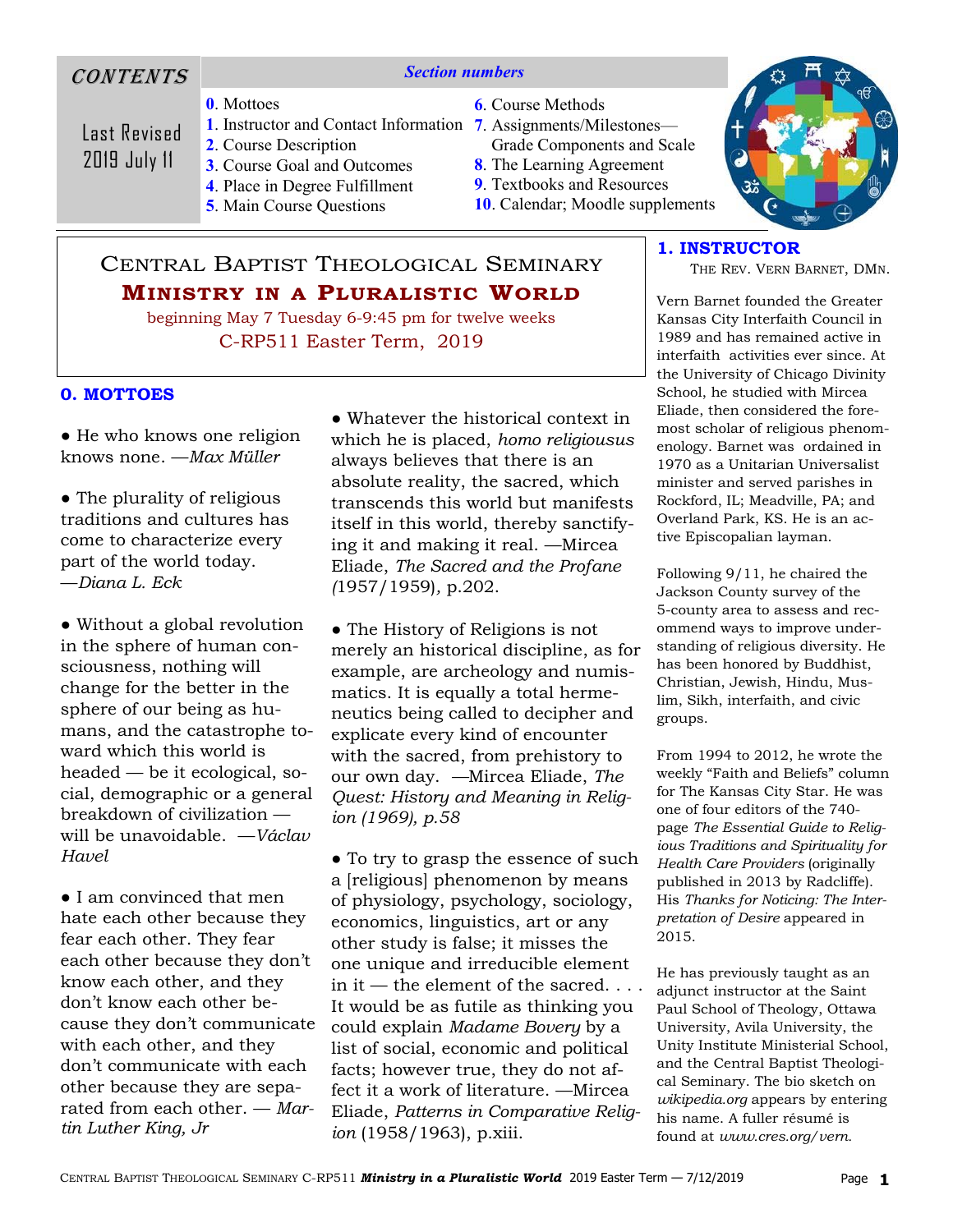# **Contact Information**

- Best contact method: email: *vbarnet@cbts.edu* For papers, use only *vbarnet@cbts.edu*
- To alert me to an urgent CBTS email, CC: *vern@cres.org —* but only if urgent.
- Expect a response weekdays within 24 hours.
- Mail: Vern Barnet, PO Box 45414, Kansas City, MO 64171
- Desk phone (best number) 816 753 1633; recorded messages accepted.
- Filpfone (no emails, no texts) 816 679 1633

### **2. COURSE DESCRIPTION**

 This course prepares the student to exercise Christian ministry in contexts and among populations that include many lived religions, including persons claiming no religion.

 This is a seminar; students discuss the assigned readings, contribute their insights from their life experiences to each other, and share activities such as role-playing and field projects. The instructor provides resources, guides the discussion, comments and sometimes lectures.

 **"Pluralism."—** The term *pluralism* in the name of this course refers to the many varied perspectives on religion found in today's cultures. Some scholars also use the term in a narrow, technical sense which students will encounter in the course of study.

# **3. COURSE GOAL and OUTCOMES**

 GOALS.— The learner will appreciate people of faith traditions other than one's own, respect the convictions and practices of those persons, and develop relationships that nurture genuine sharing and cooperation among these communities. The student also will learn to lead a Christian faith community in ways that model and foster understanding, relationship, and cooperation with individuals and groups of other faith traditions.

OUTCOMES.— The learner will:

 <1>. Articulate the relevance of spiritual practice to modern life, including global issues that pose significant challenges to humanity's common future.

 <2>. Demonstrate a healthy sense of one's place within the broad spectrum of religious history.

 <3>. Articulate the role of religious components of his/her faith (including sacred language and writings, myth, metaphor, narrative history, theological suppositions, etc.) as sources of personal and cultural conflict and strategies for minimizing or resolving the distrust and tensions and for building more positive and cohesive relationships with persons of other faith traditions.

 <4>. Demonstrate sympathetic appreciation of the breadth and depth of spiritual experience, appropriate awareness of the diversity within and among religious communities, and basic skills to enter dialog with persons of other faith traditions.

 <5>. Participate in the shared community of multi-faith (pluralist) ideas and integrate the intellectual, theological, personal, and emotional aspects of those experiences.

 *These outcomes include both knowledge and skills.* 

# **4. THIS COURSE IN CONTEXT OF THE CBTS DEGREE FULFILLMENT**

● Pillar: Contextualization

○ The Contextualization pillar relates to being humanly sensitive and professionally competent. The contextualization pillar complements the interpretation pillar by "helping students become aware of the influence of contexts on religious meanings and in religious practices."

○ GOAL. To cultivate competencies Christian leaders need for managing the ongoing vitality and relevance of faith traditions amid varied settings

○ OUTCOMES. Students completing this course are expected to show these outcomes from the Contextualization Pillar, specifically:

 -1. Demonstrate consciousness of the particularities that shape faith and practice in a given contextual setting

 -2. Participate appropriately in the encounter of contexts

 -3. Engage human processes with intentionality to produce social and systemic change

● Students taking this course are presumed to have these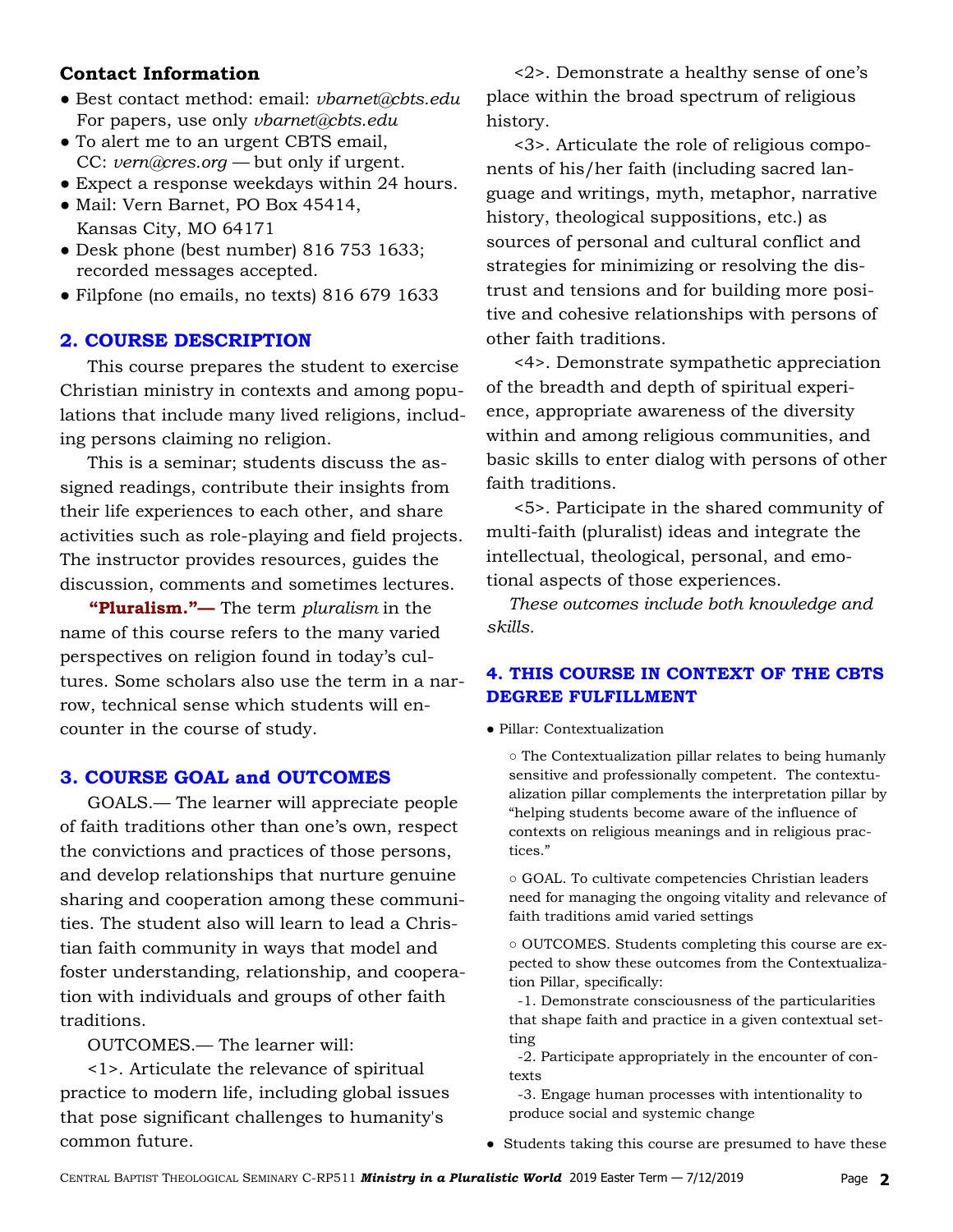outcomes already from the Formation Pillar, specifically:

 -1. Craft a "rule for life" for spiritual, personal, and professional development.

 -2. Demonstrate habits of mind and practice for thinking, being, and doing the work of ministry.

 -5. Apply moral theories to situations of valuational conflict in life and ministry.

● Students taking this course are presumed to have these outcomes already from the Performance Pillar, specifically:

 -2. Communicate clearly and with integrity in ways that are appropriate to particular audiences.

● Thread: Society—Religious Pluralism / Global/Cross Cultural

• Prerequisites: C-CH501 Christian Heritage l C-CH502 Christian Heritage ll

● Successors:

C-MS511 Missional imagination

 C-LD521 Foundations of Leadership and Innovation C-LD522 Practice of Leadership and Innovation

### **5. MAIN COURSE QUESTIONS**

The course is arranged in a sequence of three questions, each of which is detailed with four sub-questions. The calendar lesson plans list the basic assignments and resources for exploring each question.

**A. What do we presume about other faiths and our own? —** The first third of the course prepares the student with categories and intellectual tools, and challenges the student to articulate one's spiritual practice using them. <1, 2, 3>

#### **B. What do we need to know about other**

**faiths? —**This middle third of the course focuses on gaining knowledge of the world's religious complexion and one's locale's , and one's place in it; to talk about these effectively. <1, 2, 3>

**C. How can we best minister in today's multifaith context? —** The final third of the course develops formational and practice opportunities <4, 5>

 Perhaps for the student, a key resulting question is this: *Can I be both committed to my own faith and open to others? — and if so or if not, what does that mean for my ministry?*

### **6. COURSE METHODS**

 To answer these questions and achieve the expected outcomes, we explore these questions in multiple ways, including using scholarly, sacred, and popular texts, current news and reports, nongraded review quizes drafted by students, class discussion, and comments and short lectures by the instructor. Each of the 12 questions may be particularly useful in achieving the outcome whose number appears in <angle brackets>. Roughly a quarter of the student's course grade arises from each of the following:

• Classroom synchronous discussions, reviewing previous material and the new assignment. You will want to download and print the documents on Moodle to study and for class time use. Students are invited to help draft review quizes.

● Forum entries using Moodle reflecting on the previous class session and particularly addressing the syllabus question designated for that session, with responses to other students' entries.

● A term reflection paper expressly showing how the student has achieved the course goals and expected outcomes.

● A fieldwork project planned early in the course and reported to the class during the last class session, documented in writing.

 Often the designated questions will promote four stages of learning: *initiation, interaction, investigation, and internalization*.

Assessment is detailed below.

 **Do not be misled** by what might appear to be a logical sequence of questions. Features of the course — such as one's growing understanding of one's own faith in one's personal life, what one knows today about another religion, one's developing skills in communication, and ability to work with others — interpenetrate and mutually characterize each other. This means questions considered early in the course sequence may be reconsidered in the light of further study. Further, the reading, especially in the first third of the course, may not be directly related to the topic questions.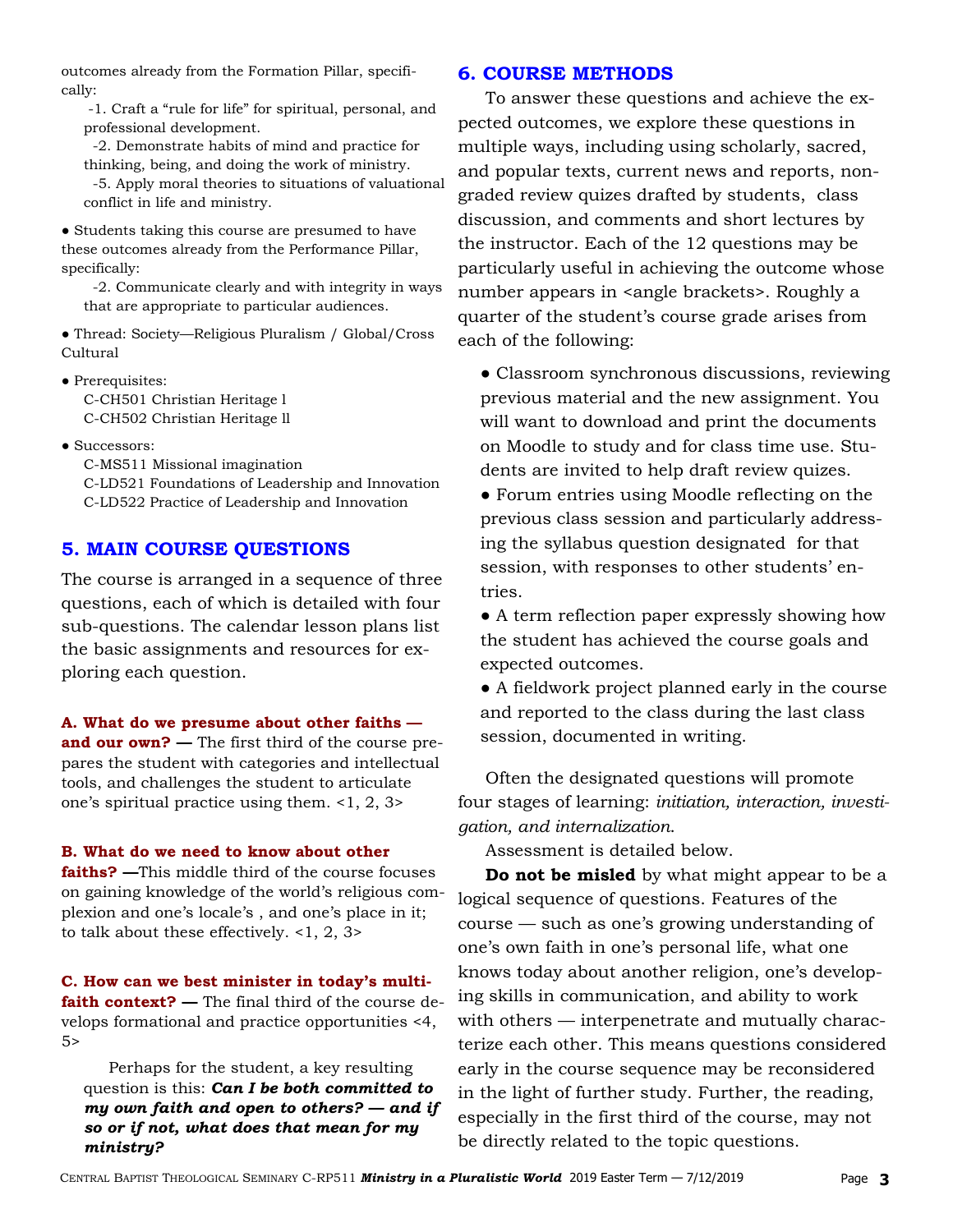# **7. ASSIGNMENTS and MILESTONES — GRADING COMPONENTS and SCALE**

Specific milestones are listed with the calendar below, keyed to the 12 questions

- addressed in class,
- in the Moodle Forum,
- in the term paper, and

◦ the learning from the field project/activity/ practicum.

 ● **12x2=24 points** — *Class and on-line participation and acuity*.— Each student is assessed on the student's preparation for, and keen and appropriate participation in, the class discussion.

 Rarely a student must miss all or part of a class session. Since the class depends mostly on synchronous participation, no credit can be given for absence. However, a recording of the missed session can be requested so the student will have some access to material that may be useful for the final exam, for the weekly Forum posting, and even more importantly, for the practice of ministry in a pluralistic world.

 ● **11x2=22 points** — *Weekly forum contribution*.— After each class (except the last class) before Saturday, the student posts a reflection of about 400 words directly and visibly on the Moodle Forum (not as an attachment). Each entry should answer the topic question for that class and mention something you found worthy of further thought or research (and what you did about it), something a classmate said you want to give thanks for, an objection you wish to register, or any other comment arising from the class. Late posts may not receive full credit.

 Before the next class session, please read and post comments on the posts of at least two other students. You may follow one particular classmate throughout the course and for the second rotate among them so you do not comment on anyone in the rotating pool more than twice. If you wish to rotate both of your responsive posts, please circle the class before repeating.

 Students' comments to classmates may be extensive or simply notes like

- ◦*I hadn't thought of that!*
- ◦*Thanks for writing so well.*
- ◦*Glad you raised this point!*
- ◦*Have you considered . . . ?*
- ◦*I feel exactly the same way.*
- ◦*This is a real problem for me.*
- ◦*We need to discuss this in class.*
- ◦*My experience leads me another way.*
- ◦*What would you do in this situation . . . ?*
- ◦*Please expand on what you said about . . . .*
- ◦*Here's a resource you might find helpful . . . .*

 Your instructor reads Forum posts so as to be better prepared for the next session. If a student's work is absent, no points are awarded. If work is inadequate, the instructor will notify the student. Otherwise, a pass equals 2 points.

 ● **27 points** — *Term paper.—* At the end of the term, exhibiting a full experience with the course material (both skills and knowledge), the student (as a person and as a minister) demonstrates how the outcomes and goals in Syllabus §3 have been meet using material in answering the course three main questions (A, B, C) and the twelve session questions (1-12) under §10. A conciselywritten paper may run 5-10 pages (2500-5000 words).

 ● **27 points** — *Field project report.—* Using the circumstances of the student's locality, the student reports a significant interfaith relationship or project. An 5-minute oral report is presented at the last class session. A concisely-written paper may run 5-10 pages (2500-5000 words), due following the last class.

### **Grading Scale**

 Using the point system in section 12 above, and the Populi method of assigning points to letters, course grades are awarded as follows:

- **○ 94-100** = (A) Exceeds expectations for achievement of learning outcomes for this course; creative; original.
- **○ 90-93** = (A-) Meets expectations discernibly better than expected for achievement of learning outcomes for this course; excellent.
- **○ 89-87** = (B+) Meets expectation marginally better than expected for achievement of learning outcomes for this course; good.
- **○ 83-86** = (B) Meets expectations for achievement of learning outcomes for this course; satisfactory.
- **○ 80-82** = (B-) Meets expectations *with concerns*  only minimally achieves the learning outcomes for this course and evidences the identified deficiencies; marginally acceptable.
- **○ below 80** = (F) Does not meet expectation fails to meet the learning outcomes for this course and the level for graduate work.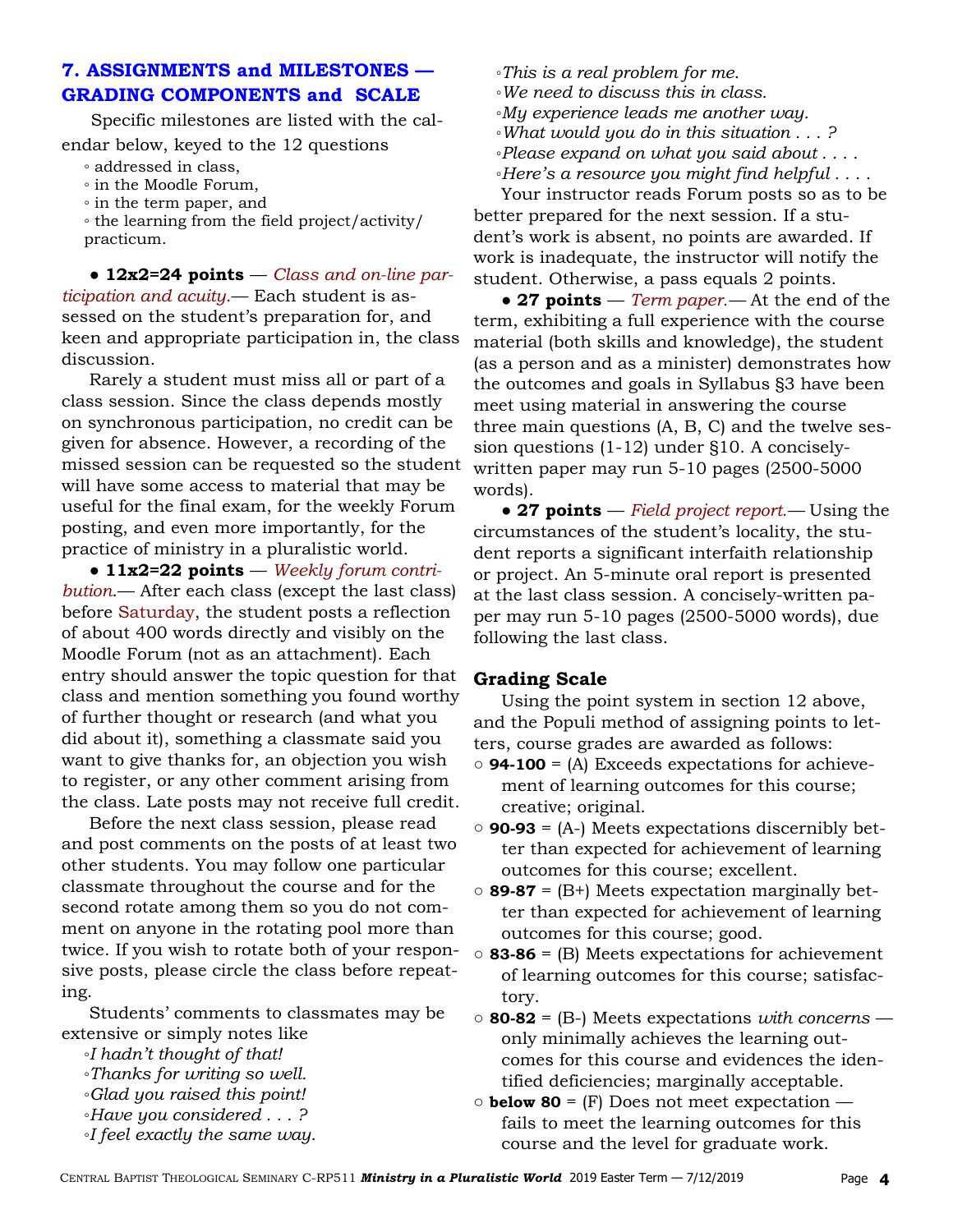### **8. THE LEARNING AGREEMENT**

 **a.** The current academic catalog policies are incorporated in this course.

 **b.** This syllabus constitutes an agreement for this 3-credit class. However, since each group of students is different, and the world around us is changing, the course is subject to adjustment, and *student comment on the course design is welcomed so that it can be improved for this class and future instruction.* 

 **c.** Graduate students energetically take charge of their own learning by questioning, challenging, investigating, and integrating what they learn into their lives. Theological education in our time favors process learning.

 **d.** Students will observe the student handbook. Of course students are expected to honor each other's experiences with appropriate confidentiality. Original work is expected except when acknowledged. In emergency situations, late work may be accommodated if obligations to fellow students can be met.

 **e.** Harassment and disrespect are not vocational, academic, or spiritual values, and cannot find a place in the School's environment. Care must also be given to those outside the School who become part of the field work for the course.

 **f.** If in the case of any disability or for any other reason, the student is uncomfortable in responding to any request from the instructor or fellow student, the student may simply say, "I pass" or otherwise indicate the student does not wish to respond as requested. After class or by email, the student may inform or remind the instructor of the disability or other reason why the particular request was declined.

 **g.** Gifts to the instructor are inappropriate and cannot be accepted.

 **h.** Written material (not Moodle posts) should appear in professional style. Handbooks such as these provide guidance —

● Kate L. Turabian's *A Manual for Writers of Term Papers, Theses, and Dissertations,* 7th ed., Chicago and London: The University of Chicago Press, 2007. ISBN: 0-226-82337-7, ebook ASIN is BOOBXQ4lGO.

● William Strunk and E. B. White. *Elements of Style.* Latest edition. New York, et. al.: Longman, ISBN-13: 978-0205632640 (for 2008 edition).

#### **8a. Class Sessions and Study**

 Using Zoom, twelve class meetings of 3.75 hours are scheduled Tuesdays May 7 through July 23 between 6 pm and 9:45 pm unless another time is unanimously selected. Additional small group sessions may be arranged as part of the 11.25 hours expected preparation and study time each week. The term requirements must be met by July 25.

### **8b. Class Session Format**

 *Most class discussions will flow something like this:*  0. An opening prayer prepared by the instructor.

 1. An opening round of personal updates and on study concerns, a problem, a discovery, or such.

 2. A quiz to review learning from the previous session drafted by students. It is not graded.

3. Volunteer(s) to draft next week's quiz.

4. Unfinished business.

 5. Sharing of news items illuminating the context for ministry.

6. Discussion of any assigned book reading.

 7. Review of the multiple assignments listed in this syllabus and updated on Moodle.

8. Field work reports.

9. Review of the next week's assignments.

 10. A closing round of what each student found interesting, disagreeable, delightful, something provoking more thought, thanks to a classmate for a brilliant insight, a suggestion for the instructor, and such — or even a tentative response to the topic question.

11. A closing prayer by a student volunteer.

12. Friendly sign-off.

 *As part of the learning experience, the instructor may ask students to lead or moderate some of the activities.* 

### **8c. What "Discuss" Means**

Of each chapter or handout, students are asked to be able to summarize the contents in a sentence or two and to discuss one or more points the student found to be —

● new information or viewpoint

- praiseworthy, questionable, or disagreeable point
- item requiring more explanation
- item worthy of more consideration
- how an item affects the student's perspective
- and such.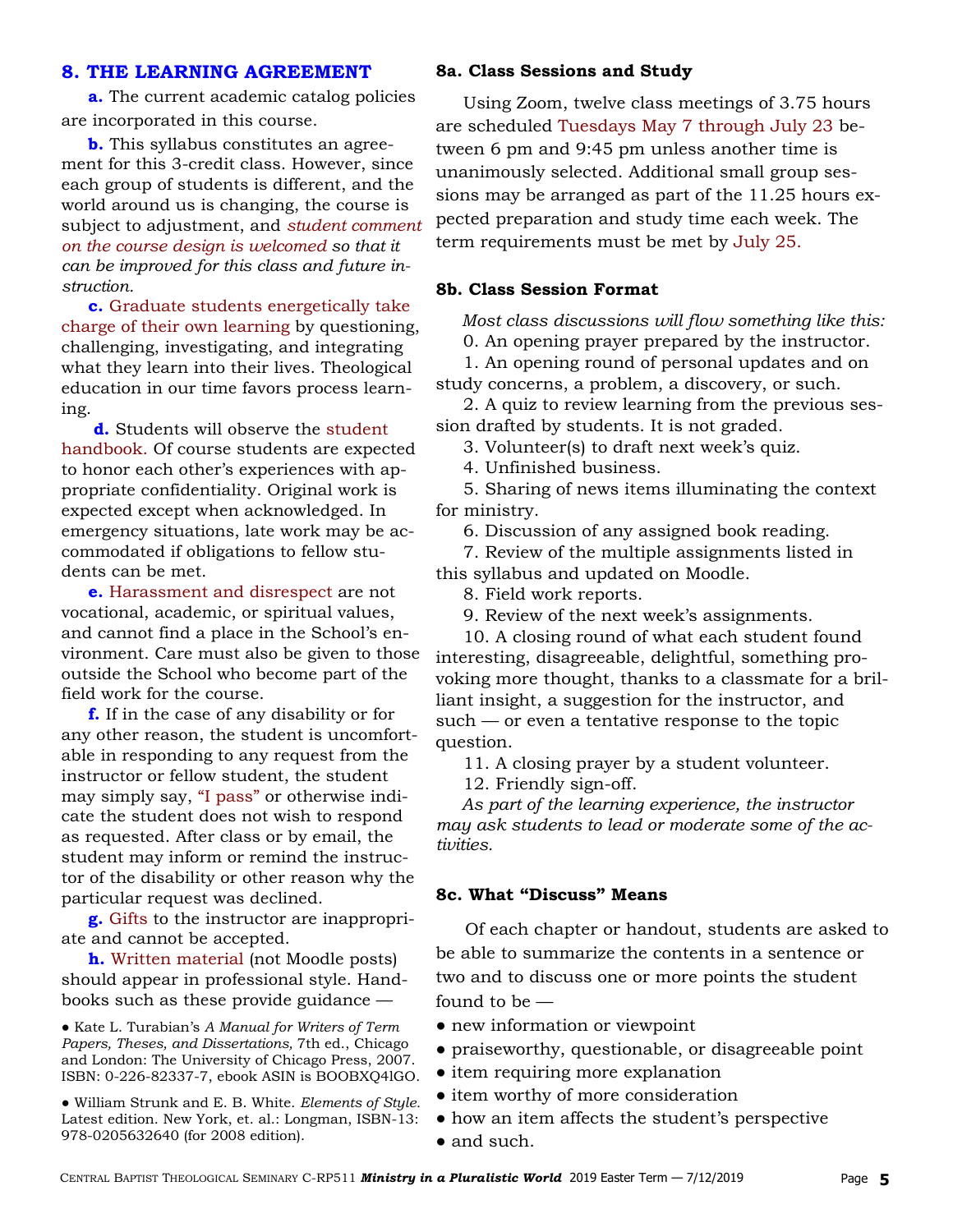### **9. TEXTBOOKS and RESOURCES**

 The instructor will explain why each resource item is important to the scope of the course and how it is best used given the limitations of time so the student can better prioritize one's own learning. Many supplementary materials are listed are not planned for use in this course but as resources for the student's future ministry. Portions of texts not listed as required in **9a** may be introduced to the student through hand-outs or described by the instructor, and students are responsible for encountering them as well. The reason for an unusually long list of supplementary resources is that studying today's context for ministry requires many viewpoints to see its diverse fluid characteristics. Students also may contribute resources to our study. *Kindle varies page numbers from print.*

# **9a. Required Texts for This Course**

● Daniel S. Brown, Jr., ed. *Interfaith Dialogue in Practice: Christian, Muslim, Jew.* Rockhurst University Press, 2012. ISBN-10: 1886761329 Paperback \$25.94-\$30, used from \$7 on Amazon. Read chapters 4 and 5.

● Diana L. Eck. *A New Religious America: How a "Christian Country" Has Become the World's Most Religiously Diverse Nation.* HarperSan-Francisco, 2001. ISBN-10: 0060621591; Paperback (2002) \$10.43, used from \$1.25 on Amazon, also Kindle. Read chapters 1, 2, 6, and 7.

● Bud Heckman, ed. *InterActive Faith: The Essential Interreligious Community-Building Handbook*. Skylight Paths, 2008. ISBN 13:978-1-59473-237-9 Hardcover \$16.94 new on Amazon; paper, used, and Kindle also available.

● Richard P. Olson. *Side by Side: Being Christian in a Multifaith World.* Judson Press, 2018. ISBN 9780817017903 Paperback \$16.99 on Amazon, and Kindle also available.

● Stephen Prothero. *God Is Not One: The Eight Rival Religions That Run the World—and Why Their Differences Matter.* HarperOne, 2010. ISBN 978-0-06-157127-5 Paperback from \$8.88, used from \$2.87, also Kindle on Amazon.

### **9b. Recommended Books**

● Catherine L. Albanese. *America: Religions and Religion,* 5th Edition. Wadsworth, 2012. ISBN-10: 1133050026. \$149.95 to \$57.85 on Amazon.

● Diana Butler Bass. *Christianity After Religion: The End of Church and the Birth of a New Spiritual Awakening*. HarperCollins, 2012. ISBN 978- 0-06-209828-3. Hard \$17.91 to used paper \$2.75 on Amazon.

● Georges Bataille. *Theory of Religion*, tr. Robert Hurley. Zone Books, 1992. ISBN-10: 0942299094, Hardcover from \$25.59, Paperback \$19.59, used from \$5.69.

● Robert N. Bellah*. Religion in Human Evolution: From the Paleolithic to the Axial Age.* Belknap Press, 2011. ISBN-10: 0674061438, Kindle \$20.37, Hardcover \$37.59, Used from \$15.00 on Amazon.

● Peter L. Berger. *The Sacred Canopy: Elements of a Sociological Theory of Religion.* Anchor; Reprint edition, 1990. (Originally published 1967.) ISBN-10: 0385073054 Paperback \$14.31, Kindle \$9.99 on Amazon.

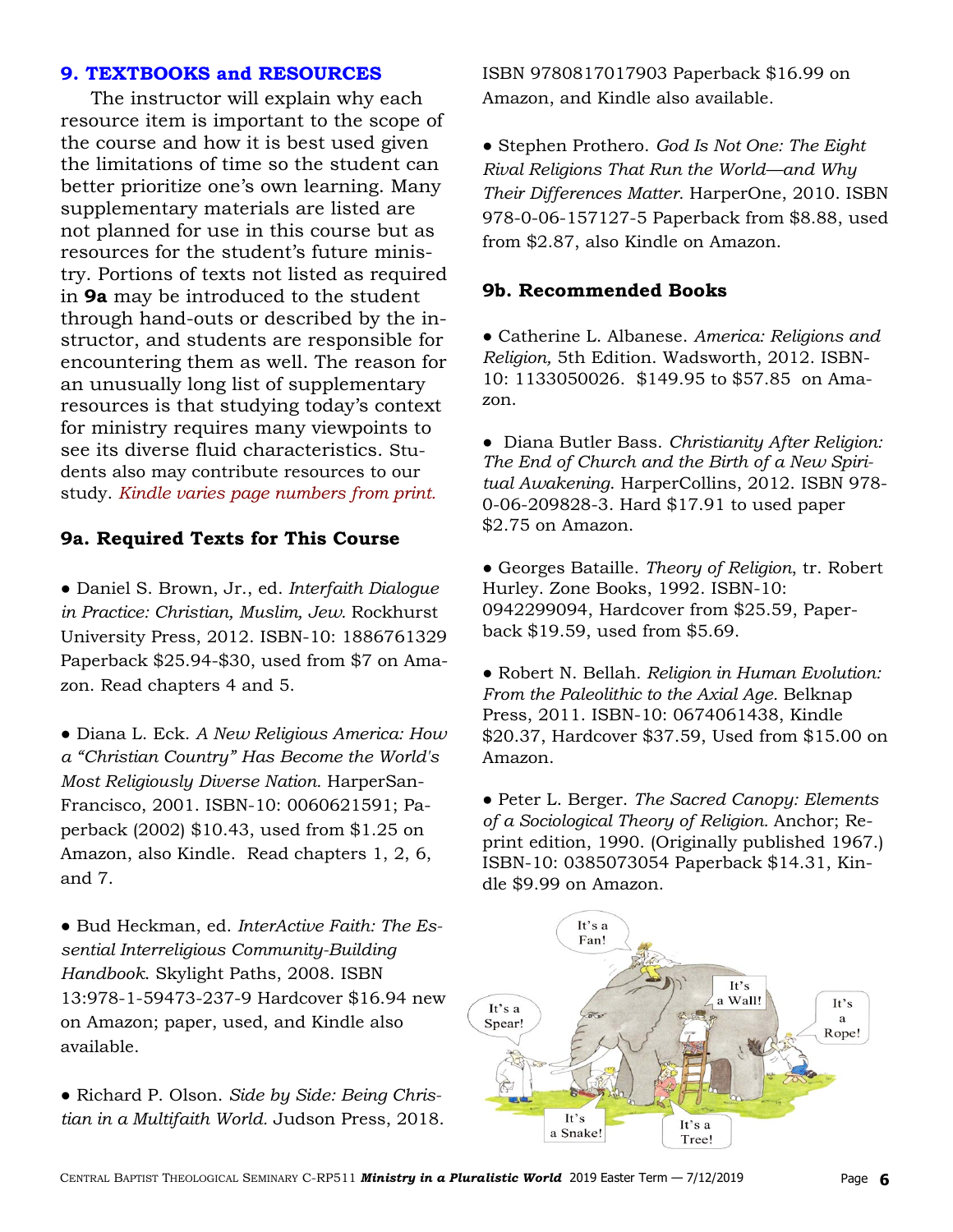● Joseph Campbell. *The Hero with a Thousand Faces.* New World Library; Third edition, 2008. ISBN-10: 1577315936, paperback \$15.60 from Amazon. (First edition published by Princeton University Press, 1949).

● Wendy Doniger (O'Flaherty). *Other People's Myths: The Cave of Echoes.* Macmillan, 1988. ASIN: B01B9917PW, \$128.07, used paper from \$15.18 on Amazon.

● Mircea Eliade. *The Sacred and The Profane: The Nature of Religion.* Publisher: Harcourt Brace Jovanovich, 1987. (Original English publication, 1957.) ISBN-10: 015679201X. Hardcover \$250.00, Paperback \$7.99 - \$9.84, Kindle from \$9.35 on Amazon.

● S. Mark Heim. *Salvations: Truth and Difference in Religion.* Orbis Books, 1995. ISBN-10: 1570750408 Paperback \$23.32, used from \$1.40 on Amazon.

● Bradley L. Herling*. A Beginner's Guide to the Study of Religion,* 2nd Edition. Bloomsbury Academic, 2015. ISBN-10: 1472512774. Paperback from \$24.22 on Amazon.

● Anton Jacobs. "Religious Awe & Critical Thought." Text of remarks April 7, 2013 for The Community of Reason, the University of Missouri - Kansas City. http://www. communityofreasonkc.org/essays-in-scienceand-philosophy/religious-awe-critical-thoughtby-anton-k-jacobs/



*"We're a proud old Canaanite family and don't go in for publicity. I'd like you to keep our name out of the Bible."* 

● Steven Jeffers, Michael E. Nelson, Vern Barnet, Michael C. Brannigan. *The Essential Guide to Religious Traditions and Spirituality for Health Care Providers.* CRC Press, 2012. ISBN-10: 1846195608. Hardcover \$188.95, Kindle 179.50 on Amazon. The instructor will provide relevant pages (7-16) without charge.

● Elizabeth A. Johnson. *Quest for the Living God: Mapping Frontiers in the Theology of God*, Chapter 8 "Generous God of the Religions." Continuum, 2007. ISBN-10: 1441174621, Paperback \$22.51, used from \$2.99, also on Kindle \$14.01 on Amazon.

● Veli-Matti Kärkkäinen. *An Introduction to the Theology of Religions: Biblical, Historical & Contemporary Perspectives.* InterVarsity Press,2003. ISBN-10: 083082572X. Used from \$5.98 Amazon.

● Paul F. Knitter. *Introducing Theologies of Religions.* Orbis Books, 2002. ISBN-10: 1570754195. Paperback \$16.09 on Amazon.

● Tomoko Masuzawa. *The Invention of World Religions: Or, How European Universalism Was Preserved in the Language of Pluralism.* The University of Chicago Press, 2005. ISBN-10: 0226509885, Hardcover \$675.00, Paperback \$29.76, Kindle \$16.74 from Amazon.

● Stuart M. Matlins, ed., Arthur J. Magida, ed. *How to Be a Perfect Stranger: The Essential Religious Etiquette Handbook,* 4th Edition. SkyLight Paths, 2006. ISBN-10: 159473140332, Paperback from \$9.48, used from \$6.25 on Amazon.

● Philip Novak. *The World's Wisdom: Sacred Texts of the World's Religions.* HarperOne, 1994. ISBN-10: 1269365355, Paperback \$10.70, used from \$1.25 on Amazon.

● Robert D. Putnam and David E. Campbell. *American Grace: How Religion Divides and Unites Us.* Simon & Schuster, 2012. ISBN-10: 9781416566731 Amazon from \$2.50.

● Alan Race. *Christians and Religious Pluralism: Patterns in the Christian Theology of Religions.*  Orbis Books, 1983. ISBN-10: 0883441012. Amazon from \$8.00.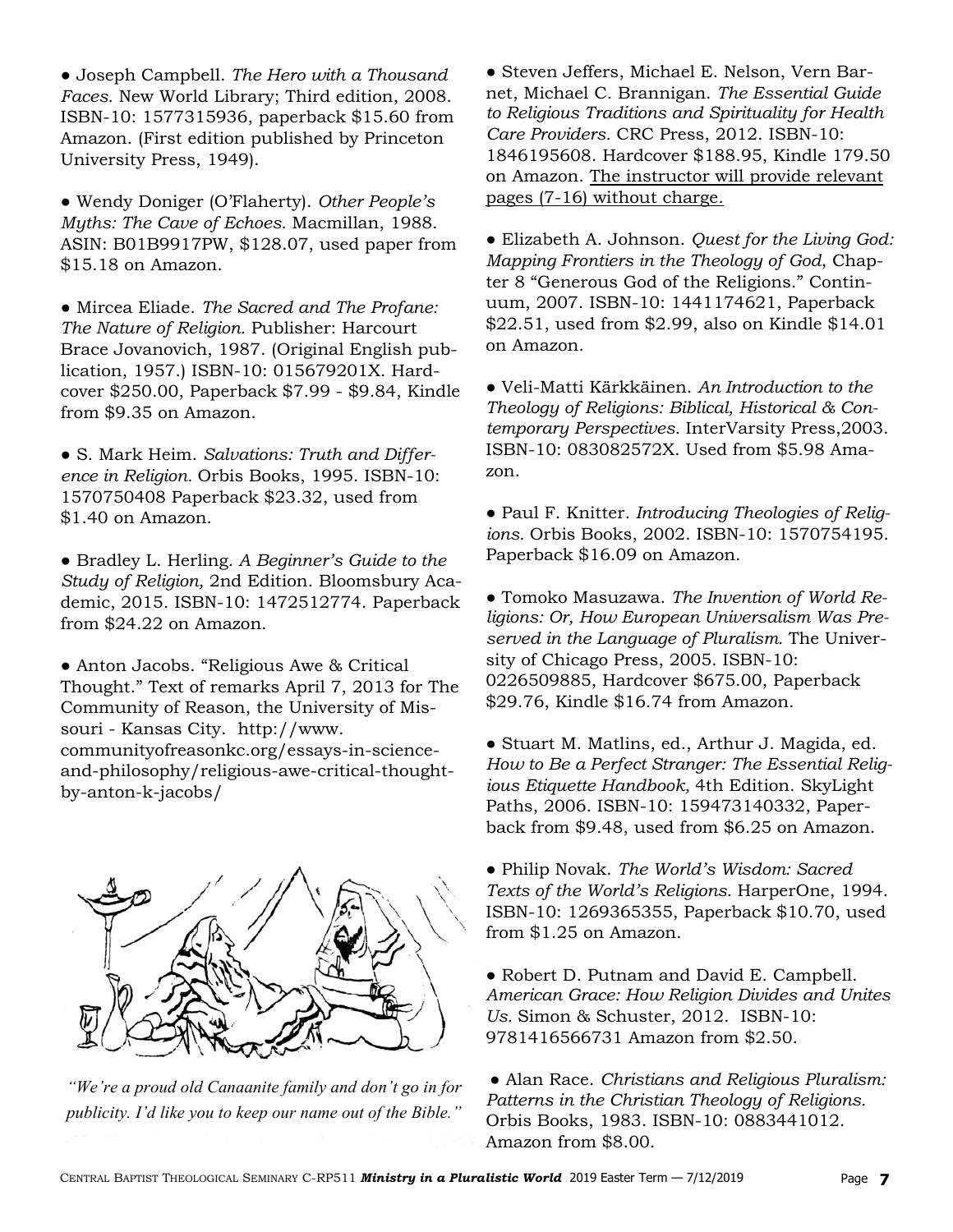● Roger Schmidt. *Exploring Religion,* 2nd Edition. Cengage Learning, 1988. ISBN-10: 0534088740. \$25.00 to \$5.49 on Amazon.

● Ninian Smart. *Reasons and Faiths: An Investigation of Religious Discourse, Christian and Non-Christian.* Routledge & Kegan Paul, 1958, reissued in 1965. ASIN: B000LOEXN. from \$14.99 on Amazon.

● Wilfred Cantwell Smith. *Towards a World Theology: Faith and the Comparative History of Religion.* Westminster Press, 1981. ISBN-10: 0664213804, from \$26.17 on Amazon.

● Owen C. Thomas. *Attitudes Toward Other Religions: Some Christian Interpretations.* S.C.M. Press, 1969. ASIN: B000FJ49WG. Used from \$17.49 on Amazon.

# **9c. Sample On-line Resources**

● *www.worldreligions.ca* — Encounter World Religions Centre, an interfaith organization near Toronto offering concentrated experiences at various faith sites.

● *www.theinterfaithobserver.org —* a national periodic electronic magazine

● *www.pluralism.org —* the site for Harvard's Pluralism Project

● *www.cres.org/pubs/HistoryofIFC.htm —* a local "case study" of an interfaith organization and organizational models

● *http://www.sacred-texts.com/*— a multi-faith resource including some secular literature like the plays of Shakespeare and the Greek tragedians

• PDF becomes the most popular religion

| Google | how do I convert to                                          |  |
|--------|--------------------------------------------------------------|--|
|        | how do i convert to judaism                                  |  |
|        | how do i convert to islam<br>how do i convert to catholicism |  |
|        | how do i convert to pdf                                      |  |
|        | Press Enter to search.                                       |  |

### **9d. Cultural Sources**

 News sources and community events with obvious religious significance may command class attention as they may relate to course goals. An important daily blog by Kansas City expert religious observer and opinion writer Bill Tammeus is *https://billtammeus.typepad.com/*. Art, music, and other cultural offerings may provide experiences to help the student approach and understand materials in this course of study.

 For example, in Kansas City, the Nelson-Atkins Museum of Art currently often offers special exhibitions of interest for class members in addition to its permanent collection of art from many cultures, past and present.

 Various interfaith programs are held throughout the year in Kansas City. The Interfaith Council's weekly email blasts announce many of these. Its website is *https://www.kcinterfaith. org/*. Students elsewhere may check in their own localities.

### **9e. Lectures, Hand-Outs, and Guests**

 The instructor may introduce topics with brief lectures. He will provide handouts through Moodle. Expert guests may visit the class or be made available to students for consultation.



CENTRAL BAPTIST THEOLOGICAL SEMINARY C-RP511 *Ministry in a Pluralistic World* 2019 Easter Term - 7/12/2019